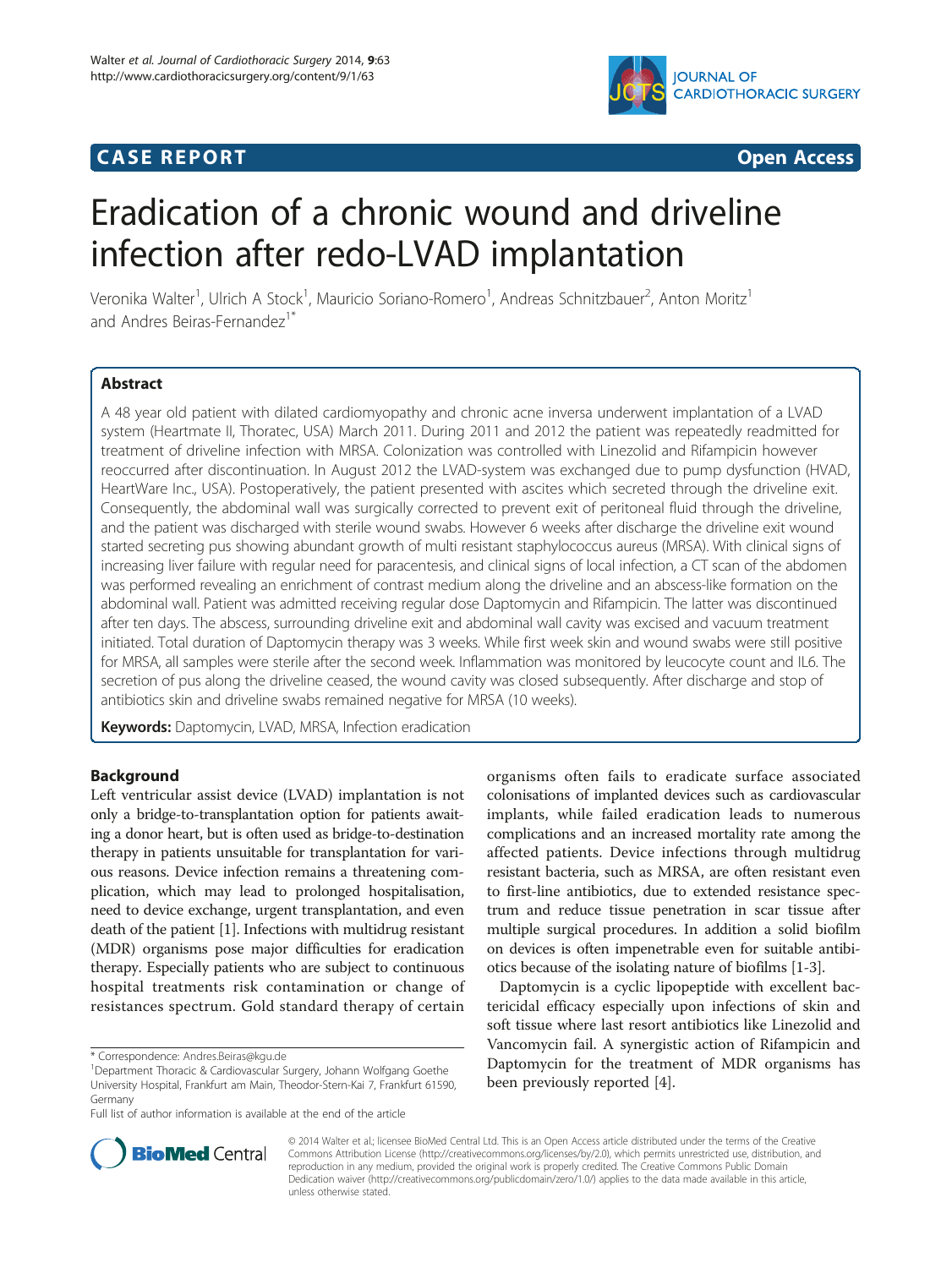We report about a patient with dilated cardiomyopathy who 6 months after redo implantation of a LVAD presenting with a chronic driveline infection with MRSA. This patient was treated successfully with a combination of surgical wound management and antibiotic treatment based on Daptomycin and Rifampicin.

## Case presentation

In March 2011 a 48 year old patient (male, caucasian) with dilated cardiomyopathy, congestive heart failure, chronic liver and kidney failure, and a chronic condition of acne inversa underwent an implantation of an LVAD system (Heartmate II, Thoratec, USA) due to rapid cardiopulmonary deterioration. At the time of the implantation, the velour surrounding the driveline was partly exteriorized to provide better connection with the surrounding tissue. Initially a right ventricular assist device (RVAD) was implanted in extra corporal oxygenation mode (ECMO). After cardiopulmonary stabilisation the ECMO was explanted on postoperative day 6. The patient was discharged into rehabilitation after further clinical stabilisation. During 2011 and 2012 the patient was repeatedly readmitted for treatment of driveline infections with MRSA. Initially treated with Linezolid and Rifampicin as antibiotic therapy, the colonization could only be controlled under antibiotic therapy and reoccurred after discharge. Skin and surface swabs of the VAD system showed growth of MRSA between clinical stays. With this patient, the LVAD therapy was considered a bridge-to-destination therapy, both because of lack of compliance regarding smoking and nutrition and because of a severe cirrhosis cardiaque possibly combined with nutritive liver cirrhosis that made a simultaneous liver transplantation necessary.

In August 2012 a rapid deterioration of the patient's health condition led to the diagnosis of LVAD dysfunction with bacterial superinfection of the pump system and severe pneumonia. At admission anticoagulation was sufficient, even slightly above the INR ratio requested for LVAD function because of ongoing liver failure. Nevertheless a DIC (disseminated intravascular coagulation) associated with the septic state might have led to clot formation inside the VAD system. A solid bacterial biofilm inside the LVAD pump was discussed a reason for system failure.

Listing for high urgent transplantation was dismissed. Not only there was a need to perform a combined heart and liver transplantation because of acute-on-chronic liver failure but also the highly unstable cardiopulmonary situation of the patient with multi organ failure did not permit such an extensive operation by means of a possible negative outcome on postoperative morbidity and mortality.

Because of therapy resistant output failure despite increasing doses of catecholaminergic support an arteriovenous ECMO was implanted prior to redo surgery. To assess cardiac function before redo surgery numerous transoesophageal echocardiograms were conducted, showing a global strongly impaired ventricular function and insufficiency of the AV valves, but no sign of endocarditis. After implantation of a new LVAD system (HVAD; Heart-Ware Inc., USA) and prolonged stay in the intensive care unit the patient recovered. Implantation of a HeartWare LVAD system was chosen because of a thinner driveline with a shorter velour sleeve that does not exit the wound. Also the patient had suffered from chronic left sided thoracic pain located at the site of the former LVAD pump. Because of the pump size and its position in the thoracic cavity the pump was always in very close vicinity to the ribcage, almost penetrating through the intercostal muscle layer. A better fit could be achieved at redo implantation with the smaller HeartWare pump.

The presumably infected LVAD system was completely removed, including extirpation of the velour sheet around the driveline and extensive surgical debridement of the surrounding scarred subcutaneous tissue.

During his stay, the patient developed ascites with a need for regular paracentesis (once per week). Secretion of peritoneal fluid through the driveline exit wound was observed. A surgical intervention to tighten the exit channel of the driveline was successfully performed. The patient was discharged into ambulatory treatment on day 35 following redo surgery.

While wound swabs during the hospitalisation period showed no bacterial growth even after discontinuation of antibiotics soon after discharge the driveline exit wound started secreting pus. All wound swabs showed abundant growth of MRSA, but also regular skin swabs showed growth of MRSA. In order to find a possible source for reinfection with MRSA household members of the patient were checked for MRSA, but with no positive result.

Because of increasing liver failure with regular need for ambulatory paracentesis as well a local signs of infection a CT scan of the abdomen was performed. The CT scan showed an enrichment of contrast medium along the driveline, especially in the superficial parts close to the exit wound as well as an abscess-like formation on the abdominal wall. A sample that was obtained from this formation by ultrasound-guided puncture was also positive for MRSA (Figure [1](#page-2-0)). The patient was readmitted to receive an antibiotic regime of intravenous (i.v.) Daptomycin and Rifamipcin, both applied in regular dose. Rifampicin was discontinued ten days after initiation of therapy due to the pre-existent liver dysfunction of the patient. Additionally surgical exstirpaton of the abscess and the tissue surrounding the driveline exit were performed, including all parts of velour that were accessible to operative debridement. Vacuum wound treatment (VAC system,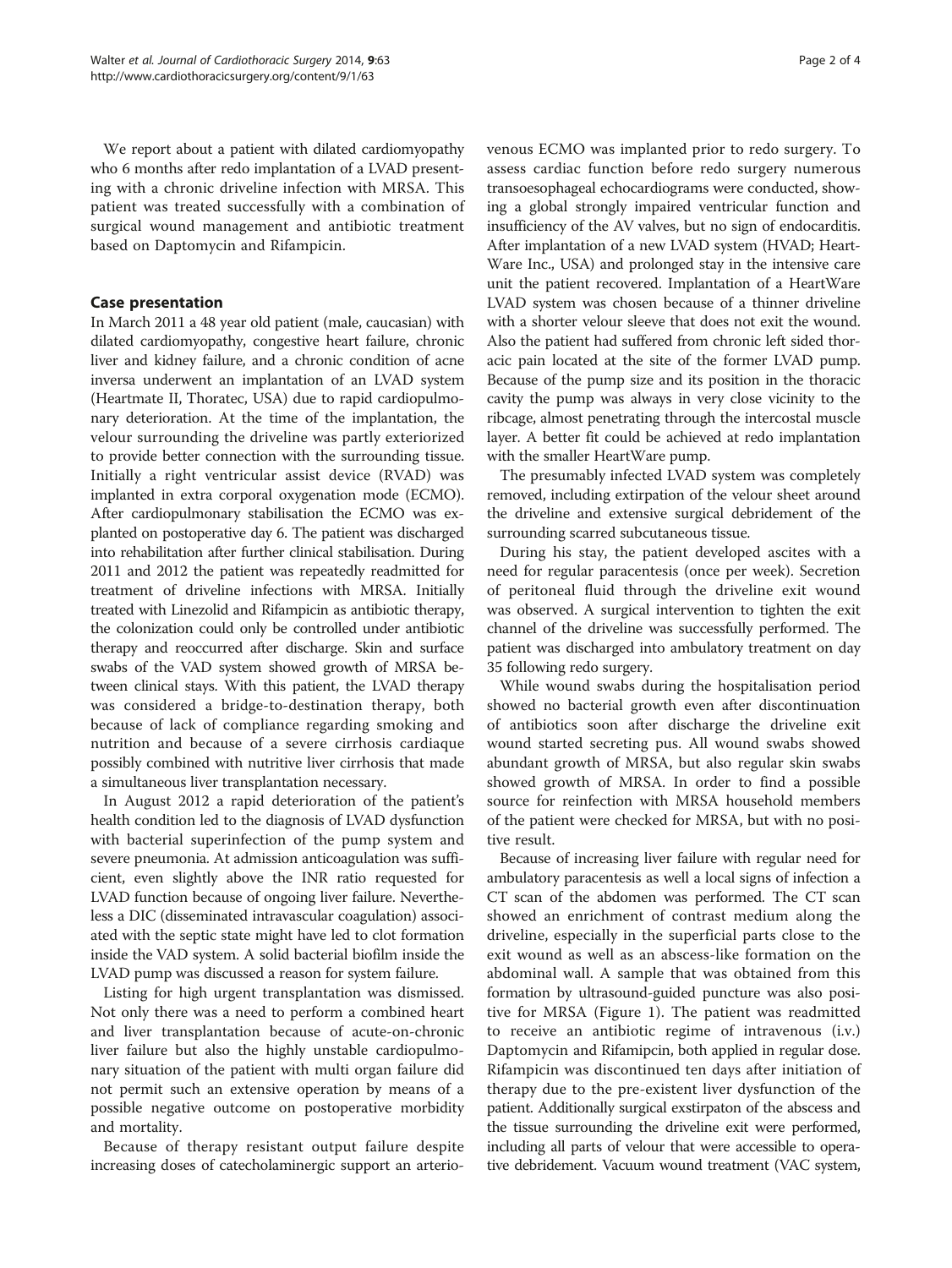<span id="page-2-0"></span>

KCI, USA) was applied in the remaining wound cavity on the site of the excised abscess.

The total duration of Daptomycin therapy exceeded 3 weeks (24 days). During the first week skin and wound swabs were still positive for MRSA however after the second week all samples remained sterile. All samples were obtained under antibiotic therapy during the hospital stay. Inflammation parameters were monitored through leucocyte count and Interleukine 6 (IL6). Secretion of pus along the driveline was never observed after operative debridement, the remaining abscess cavity was closed subsequently. Leucocyte count and IL6 returned to normal values. After discharge and discontinuation of antibiotic therapy skin and driveline swabs remained negative for MRSA (Figure 2). The patient had to appear weekly at the outpatient clinic of the cardiothoracic department. At each visit blood samples, skin and wound swabs were obtained, and a clinical examination with focus on the wound condition was performed. The patient remained negative for MRSA at 6 months follow-up. For follow-up of the cardiac condition ultrasound examinations were performed regularly during the entire follow-up.

## **Discussion**

Device infections with MDR organisms still pose a major threat, with alternatives for surgical treatment being limited



to device exchange of local debridement in less severe cases. Device exchange however has a high rate of mortality, as the patients in need of device exchange are often subject to multiple comorbidities and usually in a septic or sub-septic state at time of device exchange [\[1,4](#page-3-0)].

As with all implanted cardiac devices, device endocarditis is considered to be one of the most challenging complications. While conservative treatment of a colonized LVAD system may be successful, focus removal of infected valves becomes far more complicated when after failed conservative treatment neither valve function nor organ function can be restored without surgical intervention. Floating vegetations can also lead to embolisation and pump dysfunction when sucked into the inflow cannula of the VAD system, apart from leading to organ embolisation. Therefore it is vital to perform thorough echocardiogram examinations on patients in risk of LVAD endocarditis when device infection is suspected.

Antibiotic treatment of MRSA infections proved to become increasingly difficult, with strains of MRSA with intermediate efficacy for Vancomycin and other last resort antibiotics, or even fully resistant strains [[3](#page-3-0)]. For these highly specific infections Daptomycin has proved to be an effective treatment [[1,4,5](#page-3-0)]. To prevent prolonged hospitalisation and need for device exchange, we recommend an aggressive antibiotic therapy with Daptomycin combined with local debridement and vacuum treatment in infected wound cavities. In addition to this, after patient discharge, regular follow-up visits with trained staff familiar with LVAD treatment are necessary to detect reoccurrence of any infection. Prolonged antibiotic therapy can be applied in cases without local tissue complications and should be treated as aggressive as a non-native-valve endocarditis, preferably in cooperation with the infectiology department.

In this case we conclude that i.v. application of Daptomycin is a sufficient and effective therapy in eradication of colonization with multidrug-resistant organisms. There have been several cases of successfully eradicated MRSA or other MDR-organism infected patients, yet all cases